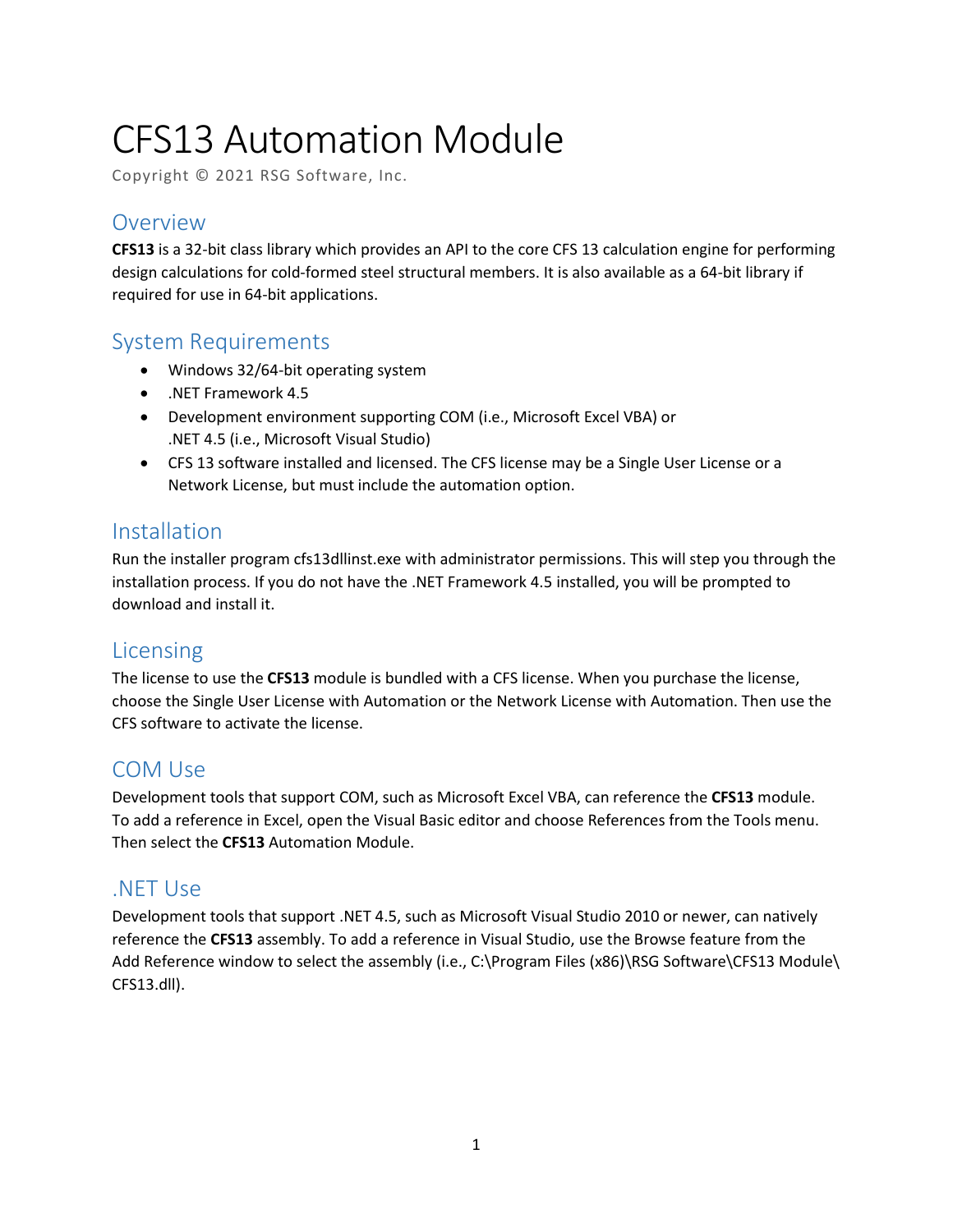# Excel VBA Sample Code

```
Module1
 Option Explicit
 Public cfsCalc As CFS13.Calculation
 Public Sub Test()
    On Error GoTo TestError
    If cfsCalc Is Nothing Then Set cfsCalc = New CFS13.Calculation
    If Not cfsCalc.HasLicense Then MsgBox "License not available": Exit Sub
    cfsCalc.LoadSection "C:\CFS Files\Test.cfss"
    Dim cfsProp As CFS13.SectionProperties
    Set cfsProp = cfsCalc.GrossProperties()
    MsgBox "Gross Area = " & cfsProp.Area
    Dim cfsParams As New CFS13.MemberParams
    cfsParams.Lx = 96
    cfsParams.Ly = 48
   cfsParams.Lt = 48 cfsParams.Lm = 96
    cfsParams.Spec = CFS13.Specification.Specification_AISI2018USASD
    Dim cfsForces As New CFS13.SectionForces
   cfsForces.P = 10 cfsForces.Mx = 20
    Dim cfsCheck As CFS13.MemberUnityCheck
    Set cfsCheck = cfsCalc.MemberCheck(cfsParams, cfsForces)
    MsgBox "Unity Check 1=" & cfsCheck.PMxMy1
    Exit Sub
 TestError:
    MsgBox Err.Source & " Error: " & Err.Description
 End Sub
 Public Function GrossArea(strFilename As String) As Single
    If cfsCalc Is Nothing Then Set cfsCalc = New CFS13.Calculation
    If Not cfsCalc.HasLicense Then Exit Function
    cfsCalc.LoadSection strFilename
    Dim cfsProp As CFS13.SectionProperties
    Set cfsProp = cfsCalc.GrossProperties()
    GrossArea = cfsProp.Area
 End Function
ThisWorkbook
 Private Sub Workbook_BeforeClose(Cancel As Boolean)
    'Release network license before the workbook closes
    If Not (Module1.cfsCalc Is Nothing) Then cfsCalc.ReleaseLicense
 End Sub
```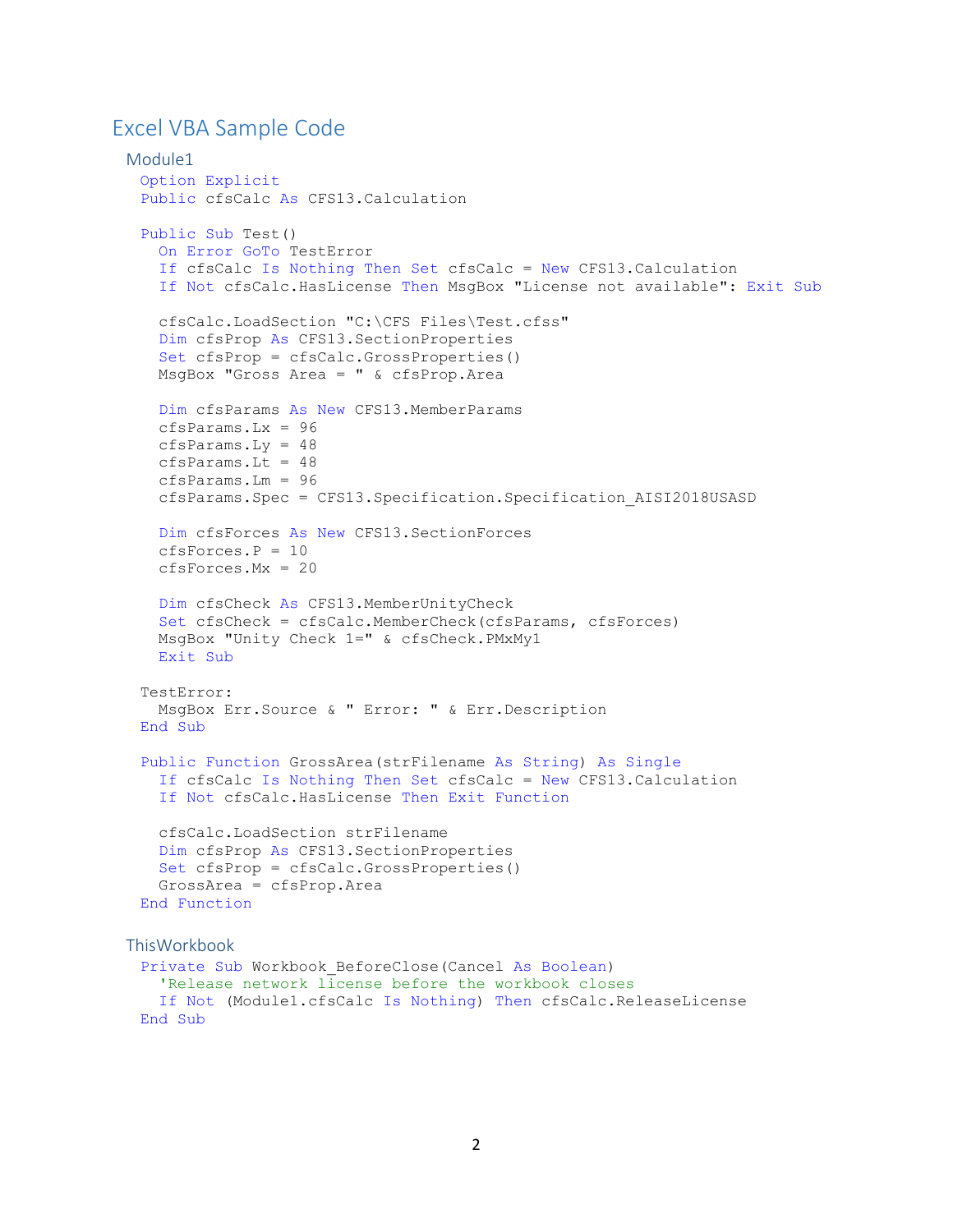# VB.NET Sample Code

```
Module1.vb
 Imports RSG.CFS13
 Module Module1
    Public cfsCalc As Calculation
    Public Sub Test()
     If cfsCalc Is Nothing Then cfsCalc = New Calculation
      If Not cfsCalc.HasLicense Then Debug.Print("License not available") : Exit Sub
      cfsCalc.LoadSection("C:\CFS Files\Test.cfss")
      Dim cfsProp As SectionProperties = cfsCalc.GrossProperties()
      Debug.Print("Gross Area=" & cfsProp.Area)
      Dim cfsParams As New MemberParams
      cfsParams.Lx = 96
      cfsParams.Ly = 48
     cfsParams.Lt = 48
      cfsParams.Lm = 96
      cfsParams.Spec = Specification.AISI2018USASD
      Dim cfsForces As New SectionForces
     cfsForces, P = 10 cfsForces.Mx = 20
      Dim cfsCheck As MemberUnityCheck = cfsCalc.MemberCheck(cfsParams, cfsForces)
      Debug.Print("Unity Check 1=" & cfsCheck.PMxMy1)
    End Sub
    Public Function GrossArea(strFilename As String) As Single
     If cfsCalc Is Nothing Then cfsCalc = New Calculation
      If Not cfsCalc.HasLicense Then Return 0
      cfsCalc.LoadSection(strFilename)
      Return cfsCalc.GrossProperties().Area
    End Function
 End Module
ApplicationEvents.vb
 Namespace My
    Partial Friend Class MyApplication
     Private Sub MyApplication_Shutdown(sender As Object, e As EventArgs) _
          Handles Me.Shutdown
         'Release network license before the application closes
        If Module1.cfsCalc IsNot Nothing Then Module1.cfsCalc.ReleaseLicense()
      End Sub
    End Class
 End Namespace
```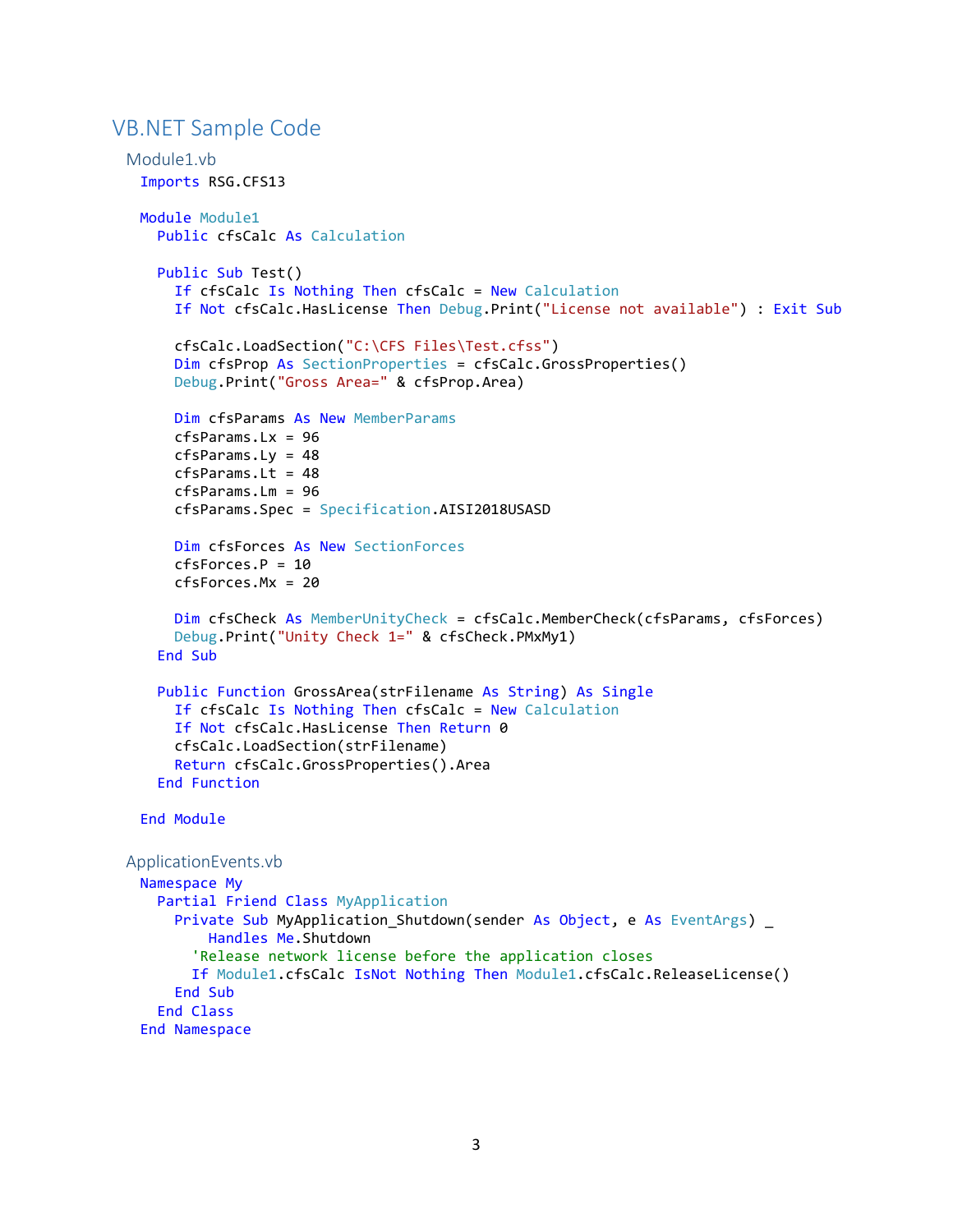# API Documentation

## Namespace: RSG.CFS13

## Calculation Class

## Initialization Methods and Properties

#### Sub **DefineSection**(*SctData* As [SectionData\)](#page-5-0)

Defines a CFS section to be used in subsequent calculations

*SctData*: Section data object which defines the type of section, dimensions, and material properties

Sub **LoadSection**(*Filename* As String, [*Fy* As Single], [*Fu* As Single], [*ColdWork* As Boolean], [*Reserve* As Boolean], [*UseDSM* As Boolean])

Loads a CFS section file to be used in subsequent calculations

*Filename*: Name of a CFS section file (\*.sct or \*.cfss) or the name of a section in a CFS section library (\*.scl or \*.cfsl). Example: CFS Files\SSMA.cfsl|U-Channels\250U050-54.cfss

*Fy*: Optional. Yield stress override (ksi). If omitted, the yield stress stored in the section file will be used.

*Fu*: Optional. Tensile strength override (ksi). If omitted, the tensile strength stored in the section file will be used. If Fy is provided but Fu is omitted, Fu will be set to Fy.

*ColdWork*: Apply cold-work of forming. Default value is False.

*Reserve*: Apply inelastic reserve strength increase. Default value is False. If set to True, coldwork of forming will not be applied.

*UseDSM*: Use the Direct Strength Method. Default value is False.

#### Property **HasLicense**

Indicates if the instance of the Calculation class was successfully initialized with a license, and the license is still active – not released or dropped. Read only.

#### Sub **ReleaseLicense**()

To be called when done with the Calculation class so the license is immediately freed up. This is important for network license usage. If other instances of the Calculation class are still active, the license will not be released until all instances have released the license.

## Calculation Methods

#### Function **SectionData**() As [SectionData](#page-5-0)

Collects section information and interprets geometry for the current CFS section

#### Function **GrossProperties**() As [SectionProperties](#page-5-1)

Calculates the gross section properties for the current CFS section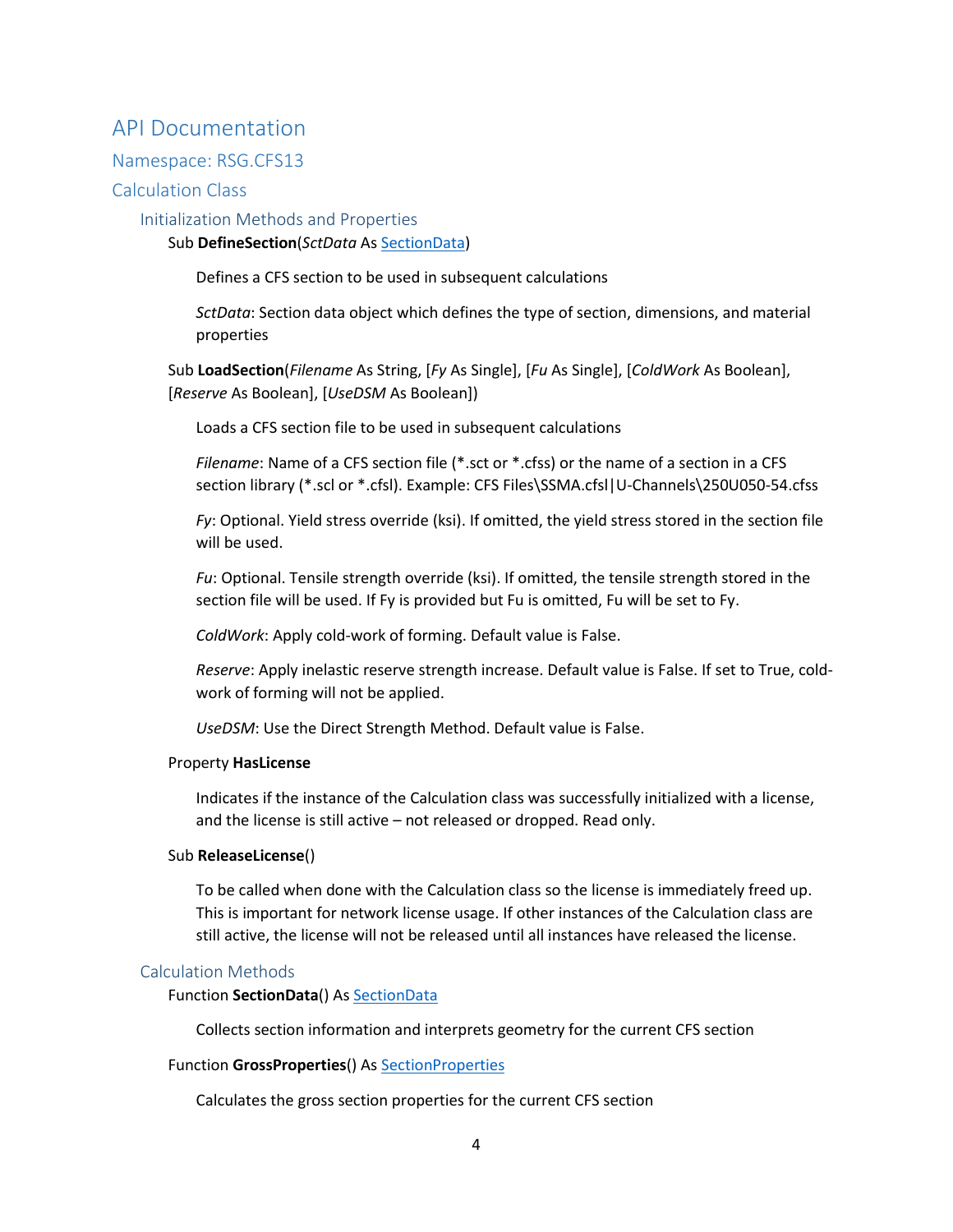#### Function **NetProperties**() As [SectionProperties](#page-5-1)

Calculates the net section properties for the current CFS section

Function **EffectiveProperties**(*Forces* As [SectionForces,](#page-6-0) *Spec* A[s Specification\)](#page-10-0) As **[SectionProperties](#page-5-1)** 

Calculates the effective section properties for the current CFS section

*Forces*: Internal forces applied to the section

*Spec*: Specification to use for the effective section calculation

Function **Strength**(*Spec* A[s Specification\)](#page-10-0) As [SectionStrength](#page-7-0)

Calculates the fully braced strength for the current CFS section

*Spec*: Specification to use for the strength calculation

Function **MemberCheck**(*Params* As [MemberParams,](#page-8-0) *Forces* As [SectionForces,](#page-6-0) [*FixCG* As Boolean]) As [MemberUnityCheck](#page-9-0)

Calculates a member design check for the current CFS section

*Params*: Member parameters

*Forces*: Internal forces applied to the section

*FixCG*: Option to prevent axial eccentricities caused by a shift in the effective section centroid under axial compression. Default value is False.

#### Function **WebCheck**(*Params* As [WebParams\)](#page-9-1) As [WebUnityCheck](#page-9-2)

Calculates a web-crippling design check for the current CFS section

*Params*: Member parameters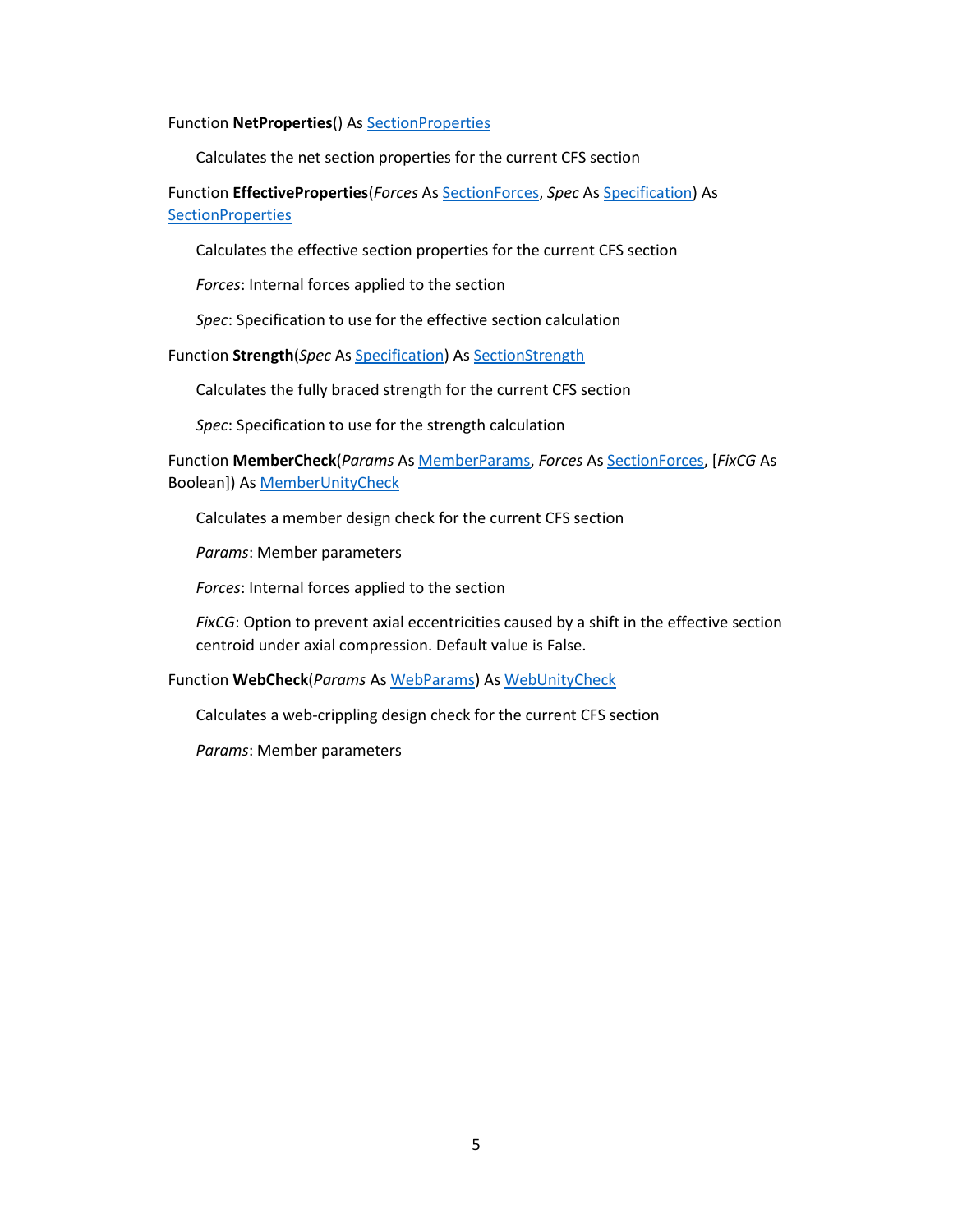#### <span id="page-5-0"></span>SectionData Class

#### Properties

ColdWork: Apply strength increase from cold-work of forming (Boolean)

ConnSpacing: Longitudinal spacing of shear connectors in built-up members (in)

Depth: Overall depth of section (in)

Description: Section description (read only)

E: Modulus of elasticity (ksi) (read only)

Flange: Flange width (in), negative return value indicates flange width varies

Fu: Section tensile strength (ksi), default is 50 ksi

Fy: Section yield strength (ksi), default is 50 ksi

HoleLength: Longitudinal dimension of holes in member (in) (read only)

HoleSpacing: Longitudinal center-to-center spacing of holes in member (in) (read only)

Lip: Lip length (in), negative return value indicates lip length varies

LipAngle: Angle of lip (radians), negative return value indicates lip angle varies

Material: Section material name (read only)

NumParts: Number of parts in the section (read only)

Project: Section project name (read only)

Radius: Inside bend radius (in), negative return value indicates radius varies

Reserve: Apply strength increase from inelastic reserve (Boolean)

RevDate: Section revision date (read only)

RevUser: Section revision user name (read only)

SectionType: Type of section (se[e SectionType](#page-10-1) options)

Thickness: Thickness of section parts (in), negative return value indicates thickness varies

UseDSM: Use the Direct Strength Method (Boolean, read only)

WebAngle: Angle of web (radians), negative return value indicates web angle varies

## <span id="page-5-1"></span>SectionProperties Class

#### ReadOnly Properties

Alpha: Angle of the major axis from the horizontal X axis, CCW positive (radians)

Area: Cross section area (in²)

Cw: Torsional warping constant (in<sup>6</sup>)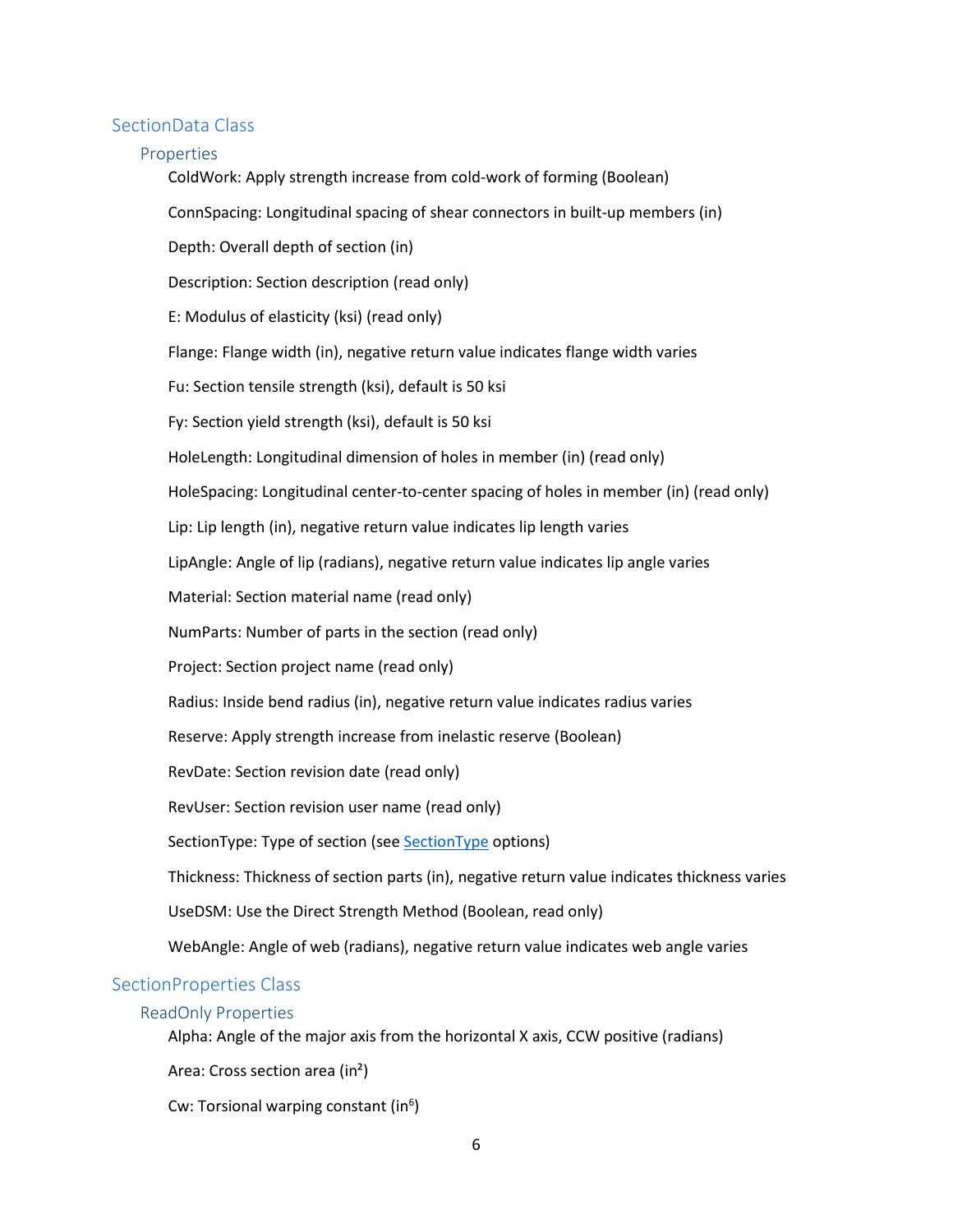- Ic: Polar moment of inertia about centroid (in<sup>4</sup>)
- Io: Polar moment of inertia about shear center (in<sup>4</sup>)
- Ix: Moment of inertia about X axis (in<sup>4</sup>)
- Ixy: Product of inertia (in<sup>4</sup>)
- Iy: Moment of inertia about Y axis (in<sup>4</sup>)
- J: St. Venant torsion constant (in<sup>4</sup>)
- jx: Property used for lateral torsional buckling calculation (in)
- jy: Property used for lateral torsional buckling calculation (in)
- Rc: Polar radius of gyration about centroid (in)
- Ro: Polar radius of gyration about shear center (in)
- Rx: Radius if gyration about X axis (in)
- Ry: Radius of gyration about Y axis (in)
- Sxb: Section modulus about X axis for bottom fiber  $(in^3)$
- Sxt: Section modulus about X axis for top fiber (in<sup>3</sup>)
- Syl: Section modulus about Y axis for left fiber (in<sup>3</sup>)
- Syr: Section modulus about Y axis for right fiber (in<sup>3</sup>)
- Trace: Detailed calculation trace report (String)
- Xl: Horizontal distance from centroid to left fiber (in)
- Xo: Horizontal coordinate of shear center from centroid (in)
- Xr: Horizontal distance from centroid to right fiber (in)
- Yb: Vertical distance from centroid to bottom fiber (in)
- Yo: Vertical coordinate of shear center from centroid (in)
- Yt: Vertical distance from centroid to top fiber (in)
- <span id="page-6-0"></span>Zx: Plastic section modulus about X axis  $(in^3)$
- Zy: Plastic section modulus about Y axis (in<sup>3</sup>)

## SectionForces Class

#### Properties

B: Torsion bimoment (k-in<sup>2</sup>). For a C section with a vertical web, a positive bimoment causes compression in upper-left and lower-right quadrants of the section.

Dx: Horizontal deflection (in), use 0 to skip the deflection check and improve performance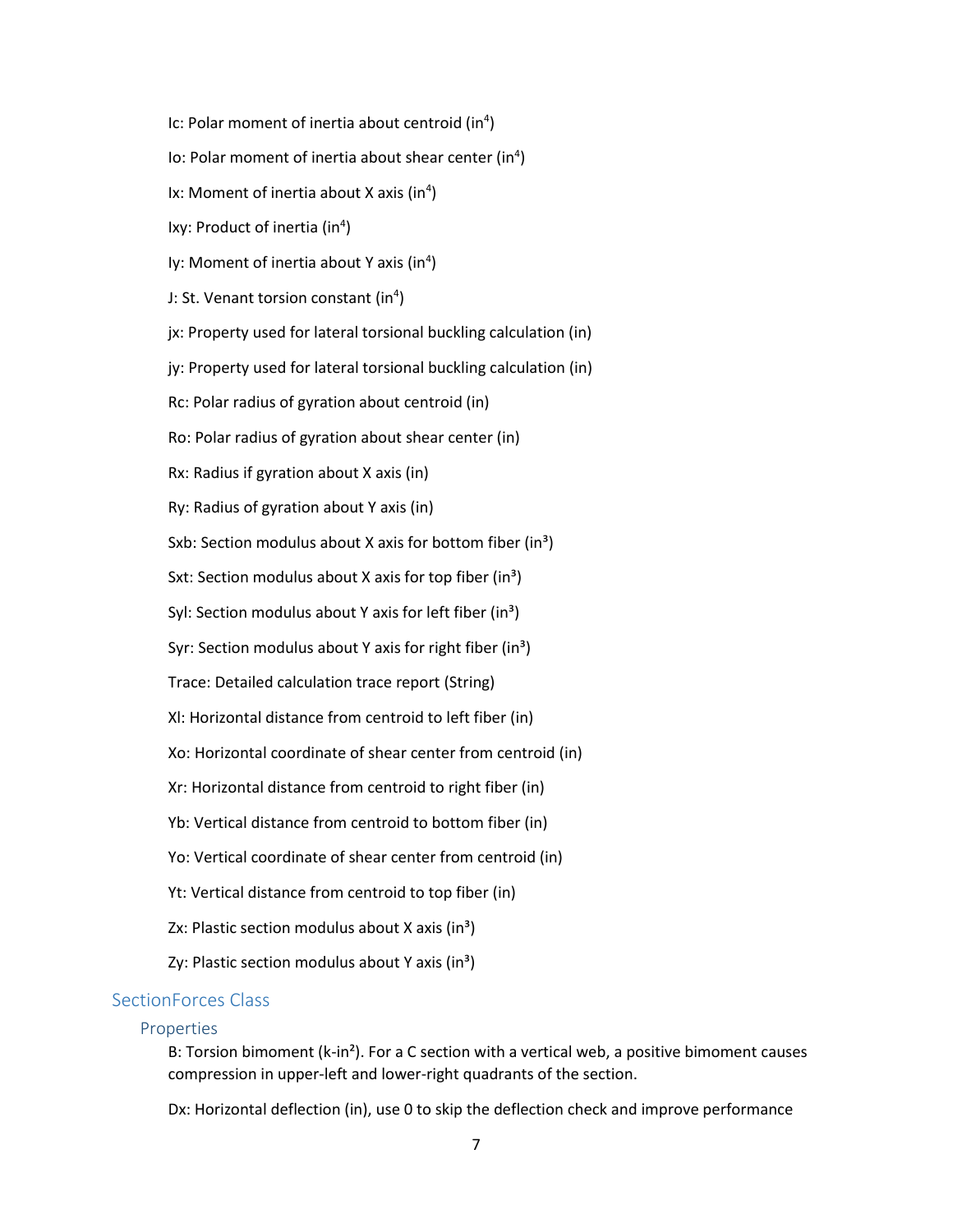Dy: Vertical deflection (in), use 0 to skip the deflection check and improve performance

Mx: Moment about X axis (k-in), compression on top is positive

My: Moment about Y axis (k-in), compression on right is positive

P: Axial force (k), compression is positive

Vx: Horizontal shear force (k)

Vy: Vertical shear force (k)

#### <span id="page-7-0"></span>SectionStrength Class

#### ReadOnly Properties

Ae: Effective area at nominal compressive strength (in<sup>2</sup>)

B: Torsion bimoment strength (k-in²)

Flags: Combined flags indicating strength calculation notes (see [NoteFlags\)](#page-12-0) Ixen: Effective moment of inertia about X axis at negative Mnx (in<sup>4</sup>) Ixep: Effective moment of inertia about X axis at positive Mnx (in<sup>4</sup>) Iyen: Effective moment of inertia about Y axis at negative Mny (in<sup>4</sup>) Iyep: Effective moment of inertia about Y axis at positive Mny (in<sup>4</sup>) Mxn: Negative moment strength about the X axis (k-in) Mxp: Positive moment strength about the X axis (k-in) Myn: Negative moment strength about the Y axis (k-in) Myp: Positive moment strength about the Y axis (k-in) P: Compressive strength (k) Sxben: Effective section modulus for bottom fiber at negative Mnx  $(in<sup>3</sup>)$ Sxbep: Effective section modulus for bottom fiber at positive Mnx  $(in^3)$ Sxten: Effective section modulus for top fiber at negative Mnx  $(in^3)$ Sxtep: Effective section modulus for top fiber at positive Mnx  $(in^3)$ Sylen: Effective section modulus for left fiber at negative Mny (in<sup>3</sup>) Sylep: Effective section modulus for left fiber at positive Mny  $(in^3)$ Syren: Effective section modulus for right fiber at negative Mny  $(in^3)$ Syrep: Effective section modulus for right fiber at positive Mny  $(in^3)$ T: Tension strength (k)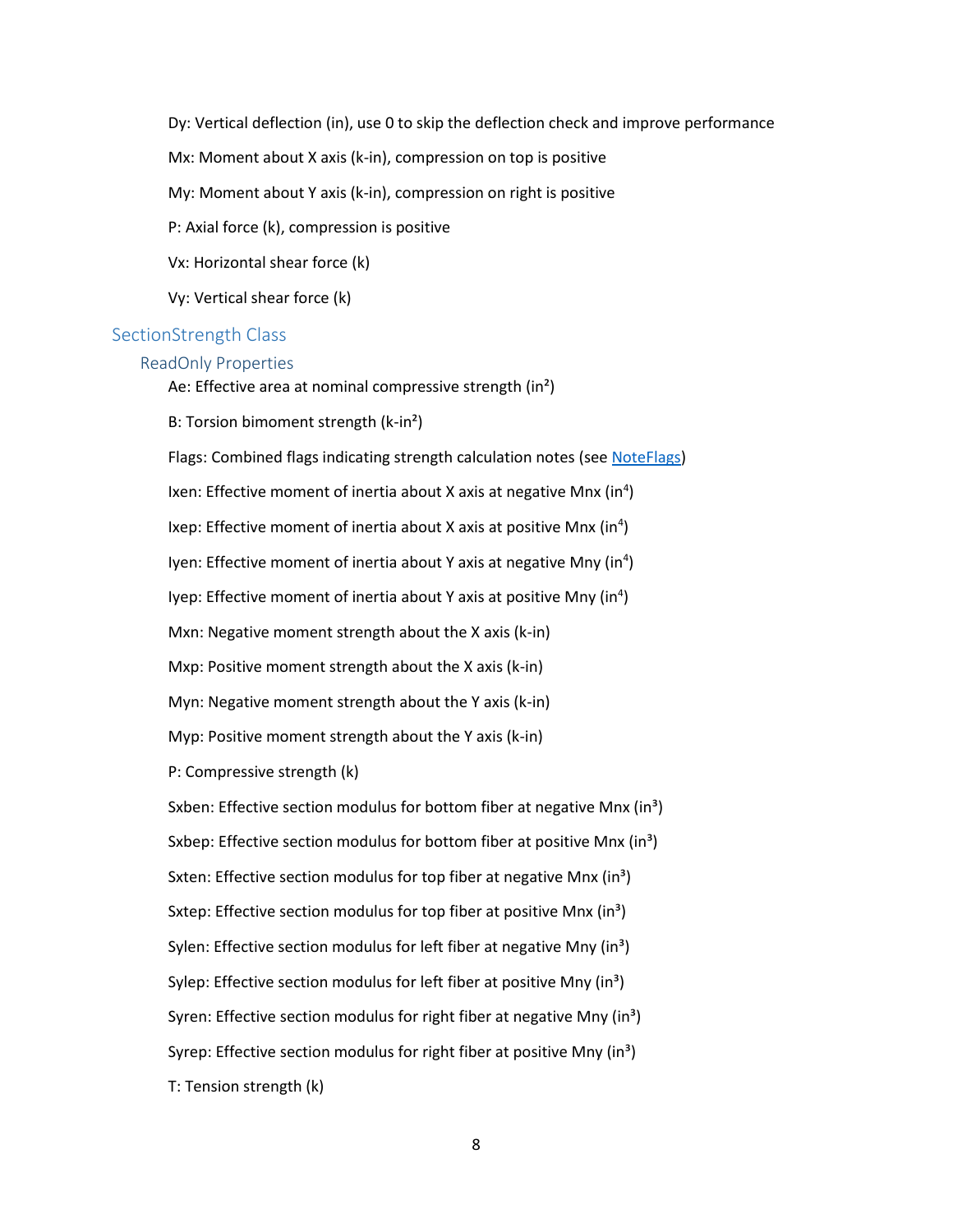Trace: Detailed calculation trace report (String)

Vx: Horizontal shear strength (k)

Vy: Vertical shear strength (k)

#### <span id="page-8-0"></span>MemberParams Class

#### **Properties**

BracedFlange: Braced flange (see **Flange** options)

BucklingTheory: Use elastic theory for global buckling calculations (Boolean)

Cbx: Coefficient for bending about X axis, default is 1

Cby: Coefficient for bending about Y axis, default is 1

Cmx: Coefficient for moment about X axis, default is 1

Cmy: Coefficient for moment about Y axis, default is 1

DxMax: Maximum allowable horizontal deflection (in)

DyMax: Maximum allowable vertical deflection (in)

ex: Axial load eccentricity in the X direction (in)

ey: Axial load eccentricity in the Y direction (in)

Kf: Flange rotation stiffness (k-in/rad/in)

Kt: Effective length factor for twisting

Kx: Effective length factor for buckling about X axis

Ky: Effective length factor for buckling about Y axis

Lm: Unbraced length between distortional buckling restraints (in)

Lt: Unbraced length for twisting (in)

Lx: Unbraced length for buckling about X axis (in)

Ly: Unbraced length for buckling about Y axis (in)

MxMax: Maximum moment about X axis (k-in), used to adjust vertical deflection

MyMax: Maximum moment about Y axis (k-in), used to adjust horizontal deflection

Pdelta: Indicates whether applied moments include P-δ effects, default is False

R: Moment reduction factor for fully braced tension flange

Spec: Specification to use for the member check (se[e Specification](#page-10-0) options)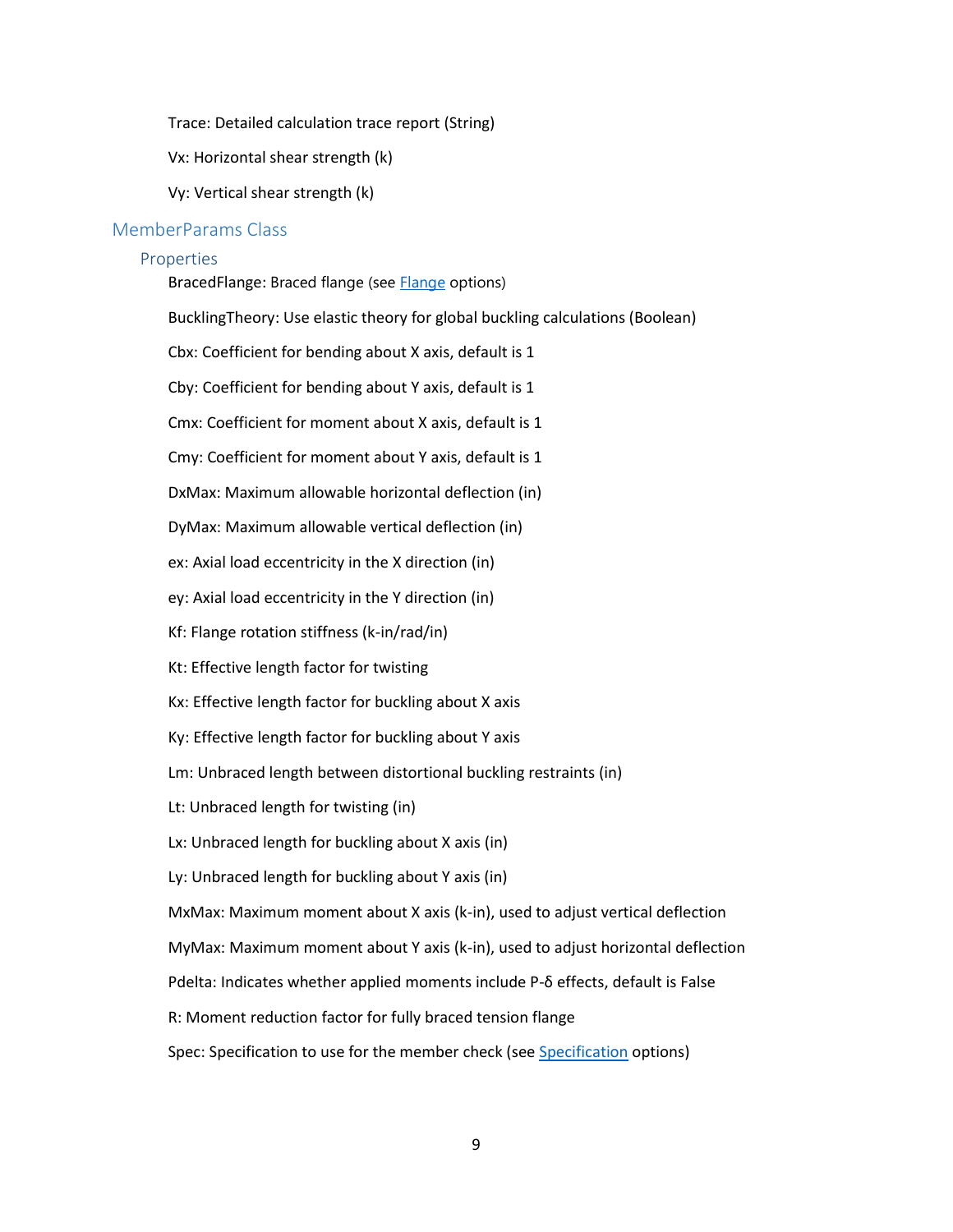## <span id="page-9-0"></span>MemberUnityCheck Class

#### ReadOnly Properties

B: Torsion bimoment strength (k-in²)

BMxMy: Unity check for combined torsion/bending

Dx: Unity check for horizontal deflection

Dy: Unity check for vertical deflection

Flags: Combined flags indicating strength calculation notes (see [NoteFlags\)](#page-12-0)

Mx: Moment strength about X axis (k-in)

MxVy: Unity check for combined shear/bending about X axis

My: Moment strength about Y axis (k-in)

MyVx: Unity check for combined shear/bending about Y axis

P: Axial strength (k)

PMxMy1: Unity check #1 for combined axial/bending

PMxMy2: Unity check #2 for combined axial/bending

Trace: Detailed calculation trace report (String)

Vx: Shear strength in horizontal direction (k)

Vy: Shear strength in vertical direction (k)

## <span id="page-9-1"></span>WebParams Class

#### Properties

Dir: Load direction (1=vertical, 2=horizontal)

Fastened: Bearing flange is fastened to the support (Boolean)

Lend: Distance from edge of load to end of member (in)

Lload: Distance from edge of load to edge of opposite load (in), use large value if no opposing concentrated load

M: Moment at the point of bearing (k-in)

N: Flange bearing length (in)

P: Concentrated load or reaction (k), positive load is on bottom flange (or left flange for horizontal load)

<span id="page-9-2"></span>Spec: Specification to use for the web check (se[e Specification](#page-10-0) options)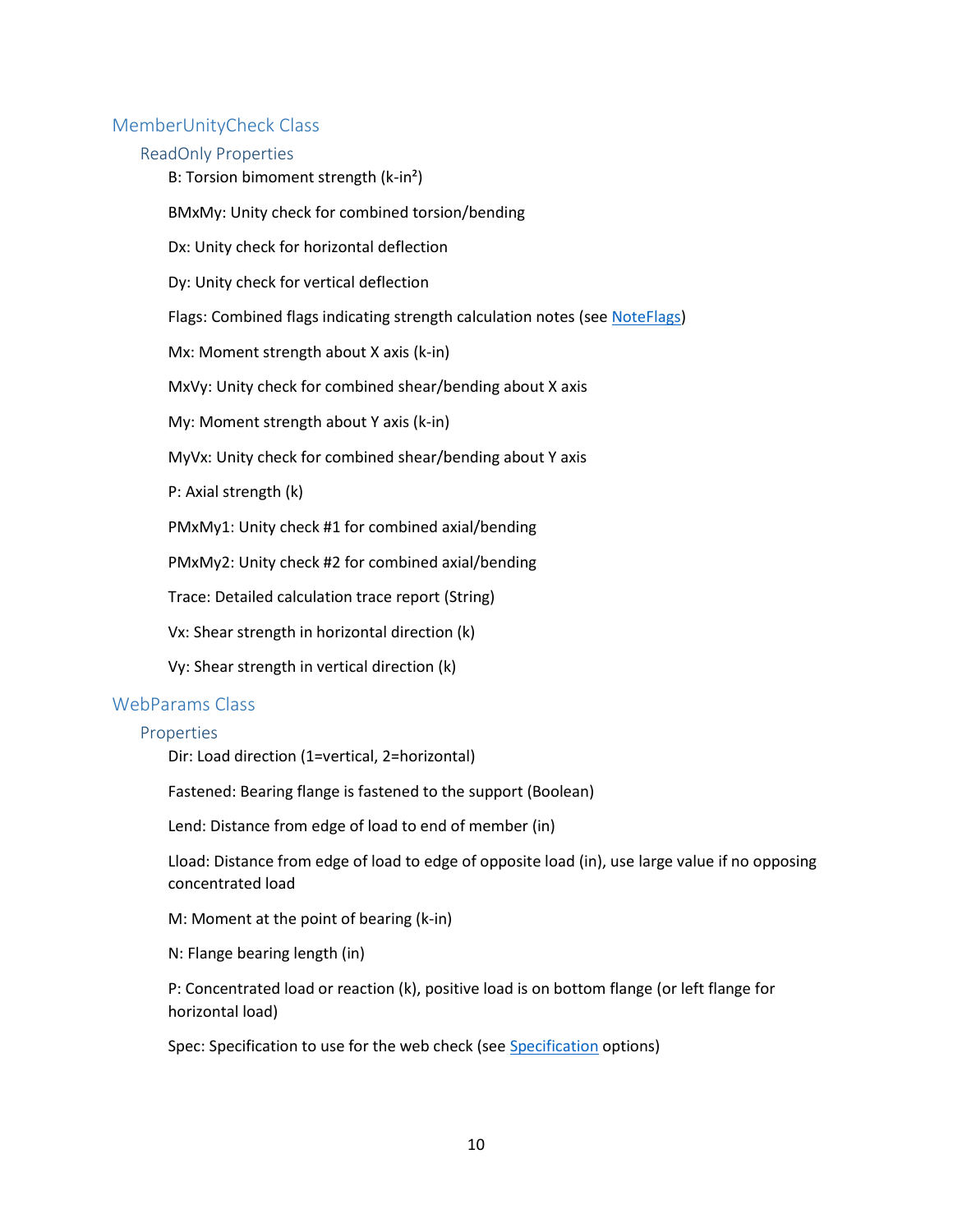## WebUnityCheck Class

## ReadOnly Properties

Flags: Combined flags indicating strength calculation notes (see [NoteFlags\)](#page-12-0)

M: Unity check for bending only

P: Unity check for web-crippling only

PM: Unity check for combined bending/web-crippling

Trace: Detailed calculation trace report (String)

#### <span id="page-10-1"></span>SectionType Enum

#### **Constants**

Unknown = 0 (returned if loaded section does not match one of the other profiles)  $Cee = 1$ CeeStiffened = 2  $Zee = 3$ ZeeStiffened = 4 DoubleCee = 5 DoubleCeeStiffened = 6  $Box = 7$  $Tube = 8$ Angle = 9 AngleStiffened = 10  $Hat = 11$ Cylinder = 12

## <span id="page-10-0"></span>Specification Enum

## **Constants**

 $AISI1999USASD = 0$ AISI1999USLRFD = 1 AISI2001USASD = 2 AISI2001USLRFD = 3 AISI2001MexASD = 4 AISI2001MexLRFD = 5  $AISI2001CanLSD = 6$ AISI2004USASD = 7 AISI2004USLRFD = 8 AISI2004MexASD = 9 AISI2004MexLRFD = 10 AISI2004CanLSD = 11 AISI2007USASD = 12 AISI2007USLRFD = 13 AISI2007MexASD = 14 AISI2007MexLRFD = 15 AISI2007CanLSD = 16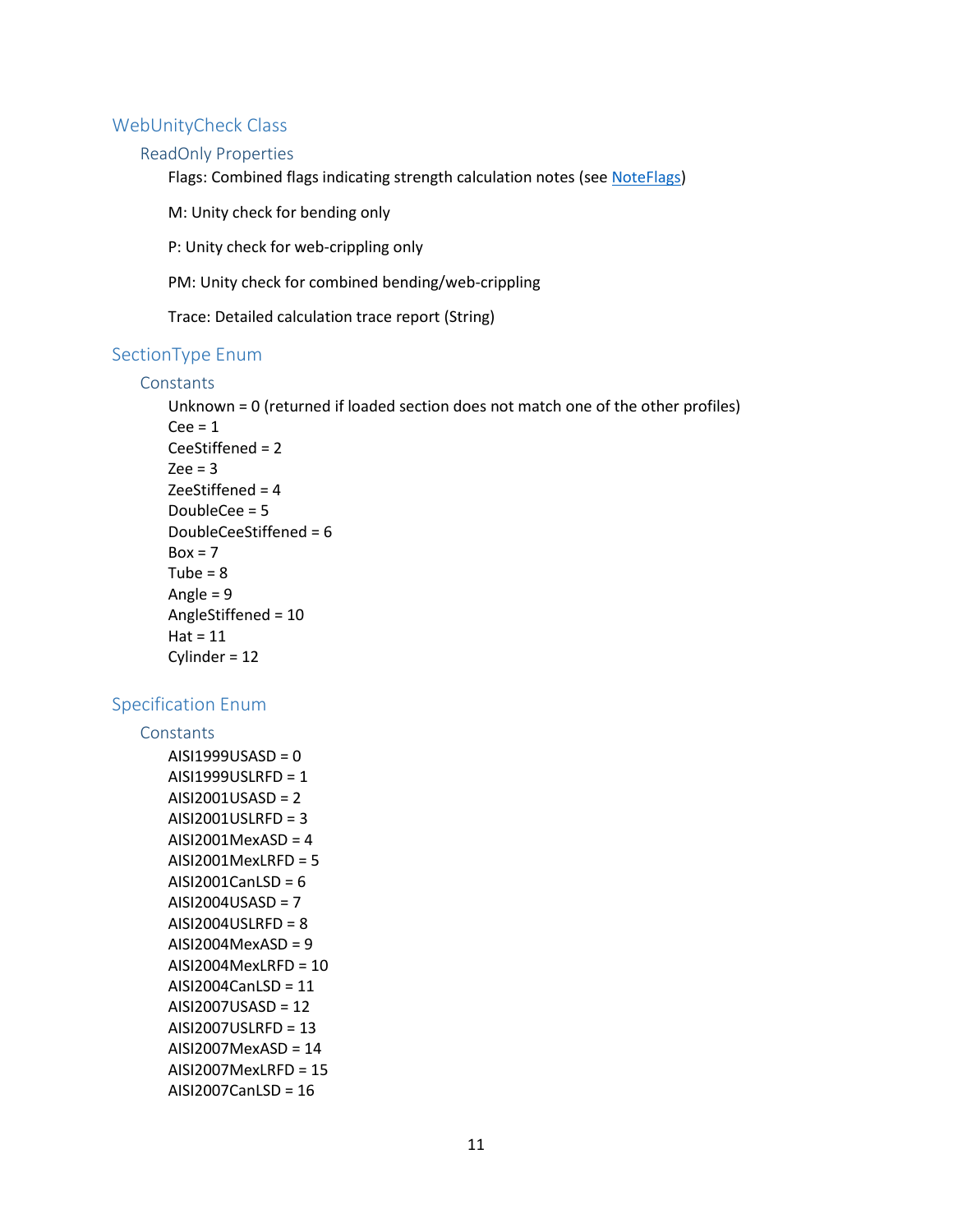| AISI2010USASD = 17        |
|---------------------------|
| AISI2010USLRFD = 18       |
| $AISI2010$ Mex $ASD = 19$ |
| $AISI2010$ MexLRFD = 20   |
| AISI2010CanLSD = 21       |
| AISI2012USASD = 22        |
| $AISI2012USLRFD = 23$     |
| AISI2012MexASD = 24       |
| $AISI2012$ MexLRFD = 25   |
| AISI2012CanLSD = 26       |
| $AISI2016USASD = 27$      |
| $AISI2016USLRFD = 28$     |
| $AISI2016MexASD = 29$     |
| AISI2016MexLRFD = 30      |
| AISI2016CanLSD = 31       |
| AISI2018USASD = 32        |
| AISI2018USLRFD = 33       |
| $AISI2018$ MexASD = 34    |
| AISI2018MexLRFD = 35      |
| AISI2018CanLSD = 36       |

# <span id="page-11-0"></span>Flange Enum

**Constants** 

None  $= 0$ Bottom = 1  $Top = 2$  $Left = 3$  $Right = 4$ 

# CalculationException

#### Messages

No license found License was released License check failed Error loading section: … Geometry error: … Properties error: … No section has been loaded or defined yet Section has no DSM data Invalid section definition Invalid yield stress Invalid tensile strength Invalid thickness Invalid radius Invalid section depth Invalid flange width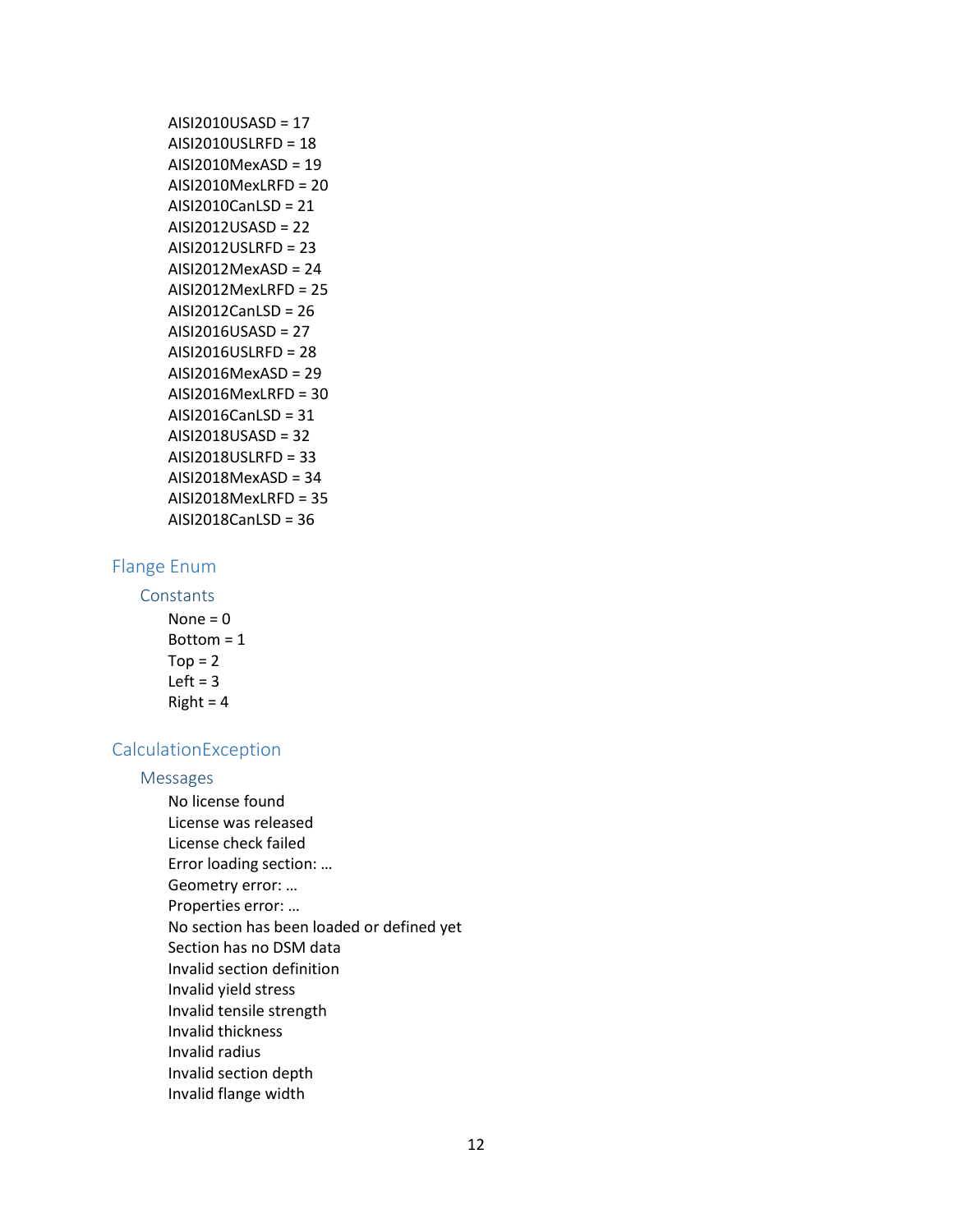Invalid lip length Invalid web angle Invalid lip angle Invalid section type Invalid connector spacing Invalid hole length Invalid hole spacing Invalid specification Invalid unbraced length Invalid effective length factor Invalid braced flange Invalid moment reduction factor Cannot apply one-flange bracing to a fully braced member Invalid value for Cb Invalid value for Cm Invalid value for maximum deflection Invalid load direction Invalid bearing length

## <span id="page-12-0"></span>NoteFlags Enum

#### Constants (additive)

ThinTubeWall = 1: D/t exceeds maximum for cylindrical tube SlenderElement = 2: w/t exceeds maximum for an element LongEdgeStiffener = 4: D/w or do/bo exceeds maximum for an edge stiffener EdgeStiffenerAngle = 8: Edge stiffener angle outside limits SlenderColumn = 16: KL/r exceeds maximum for a column member SheathedColumnLimits = 32: Section does not meet all req's for sheathed column provisions SheathedColumnFastener = 64: Sheathed column fastener assumed to be at middle of flange ConnectorSpacing = 128: a/ri exceeds 0.5KL/r BendRadius = 256: R/t exceeds limit HoleDepthRatio = 512: dh/h exceeds limit HoleDepth = 1024: Hole depth exceeds limit HoleLength = 2048: Hole length exceeds limit HoleSpacing = 4096: Clear distance between holes less than limit YieldStress = 8192: Yield stress exceeds Specification limit TorsionCheck = 16384: Unable to check torsion with overridden Cw Stiffeners = 32768: Number of intermediate stiffeners exceeds limit